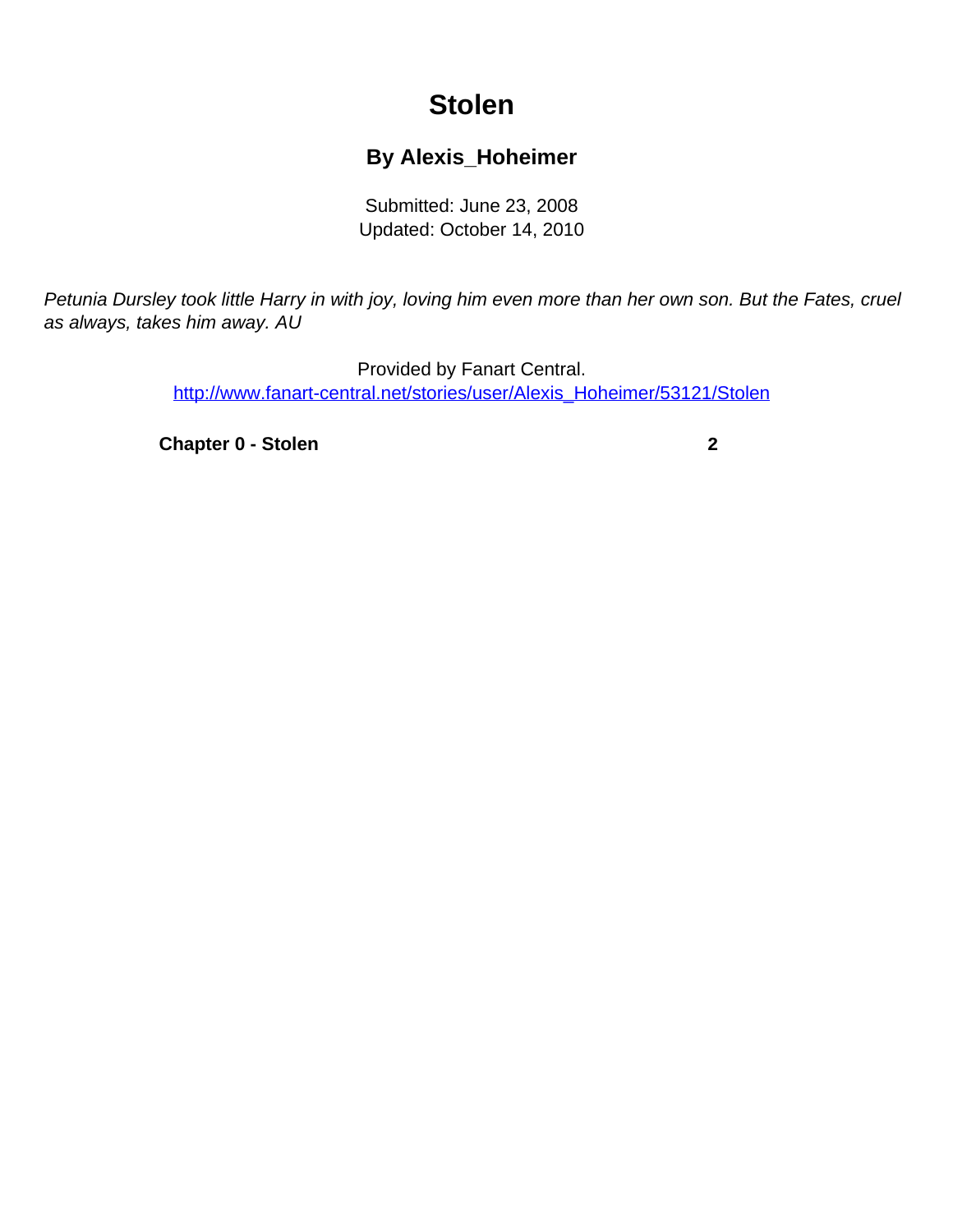## **0 - Stolen**

## <span id="page-1-0"></span>**Stolen**

It was with joy that Petunia Dursley took in one Harry James Potter into the Dursley household, even to the point of arguing heatedly with her husband. To her Harry wasn't an ordinary nephew; he was her only nephew, the only son of her beloved sister Lily. Every time his wide, innocent green eyes, Lily's eyes, stared up at her in wonder, she would be reminded of her dear younger sister, one she estranged herself with over a petty argument. Petunia blamed herself for her sister's death, if it was not for her, then Lily would not have stopped corresponding with her, she would not have crumbled. Petunia was determined to raise Harry as her own, he was her last link to her.

It was to make amends at first. Amends to her dead sister, but slowly, it changed. Petunia started to dearly love the little bundle of joy known as Harry. He was a quiet child, and well-behaved. It amazed Petunia that little Harry was such a sweet child, she had been expecting him to be like her little Dudders, loud and playful. But it was not so, Harry was still and quiet, unlike many young toddlers. He was simply perfect.

Petunia came to love and coddle her nephew more and more as the days passed. More so, that she had started to neglect even her own child of the proper amount of attention. Vernon noticed the negligent attitude his wife was showing their own blood, and took it upon himself to set things right. It all started with small things, from feeding Harry less until it came to also drowning the child in the bathtub. Through all the attempts Vernon made towards Harry, Petunia firmly placed her foot down on the drowning incident. She would not take Vernon's petty attempts at discrediting Harry with such underhanded ways.

Vernon was furious with his wife that day. He roughly grabbed Harry out of her arms and dumped the child on the floor, dragging his wife away. The sounds of Vernon beating Petunia were loud and could be heard all throughout the house. Little Harry, unaware of the situation with his Aunt and Uncle, stumbled into the kitchen where Vernon was about the hit his wife once again.

It was faster than anyone could see. One moment Vernon was about to strike Petunia, the next the body of Harry stood protectively in front of his Aunt, taking the blow for her. Petunia screamed as her precious Harry was injured, lying in her arms. Vernon ignored the screams, and grabbed Harry away, pushing him off to the side where he hit his head soundly against a chair and slumped down, unconscious. Petunia watched in horror as a trickle of blood started to pool around Harry's head. She dove forward and held the fragile child in her arms, cooing and whispering comforting words to the unconscious body, while she herself trembled, the thoughts of losing another precious person to her too unbearable.

Vernon had stopped his beating as he saw the blood. Just like the coward he was, he ran, out the kitchen, out the house and into his car, leaving Petunia on the kitchen floor cradling little Harry. Dudley watched the whole ordeal from the doorframe of the kitchen door, for once he was silent.

Petunia, in her haste, did not notice her son at the doorway as she frantically rushed little Harry to the hospital to be treated immediately. He was hospitalized for a mere two weeks in a fragile state. She sat